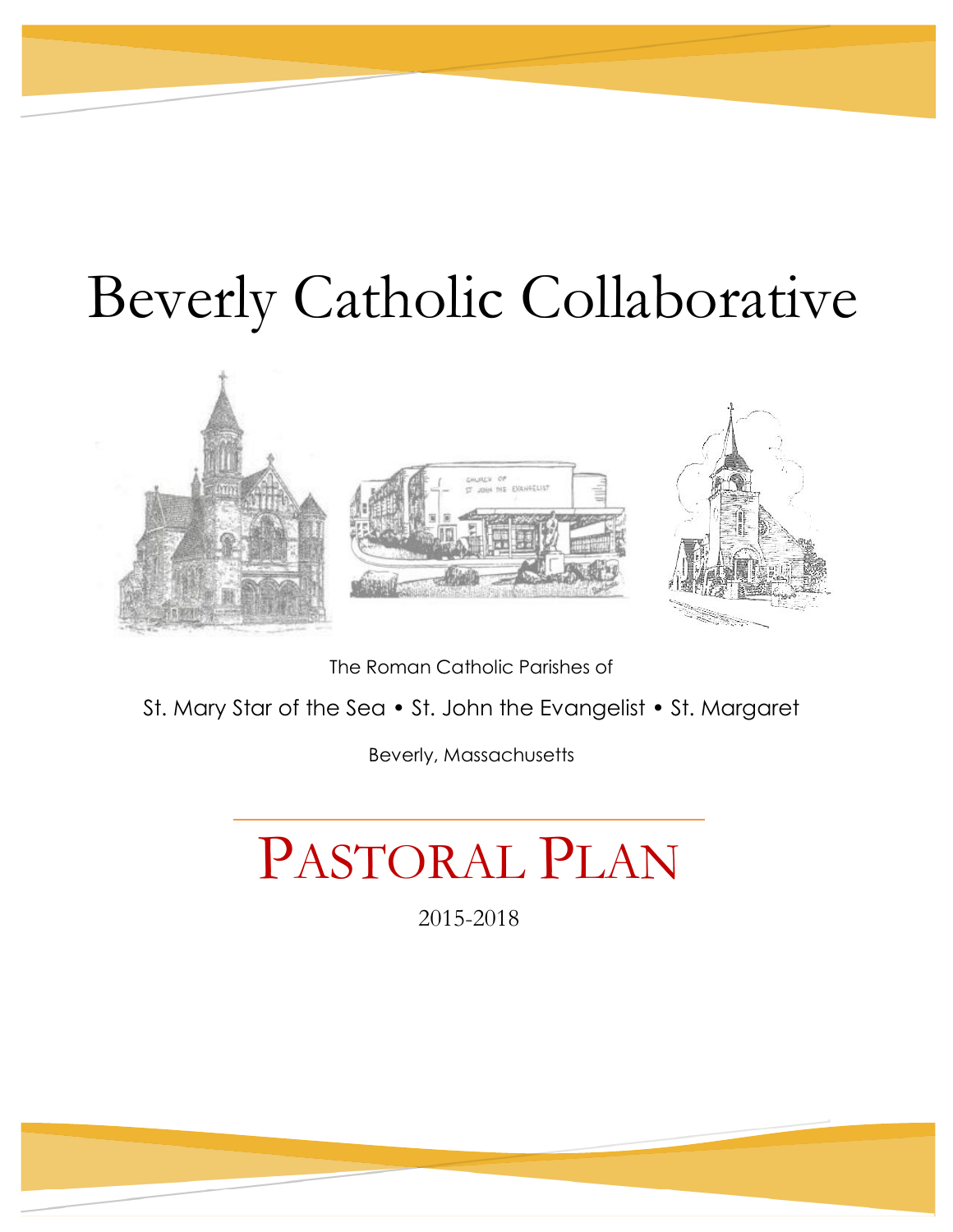# A Message from Our Pastor:

#### Dear Parishioners,

In 2012, His Eminence Cardinal Seán O'Malley, OFM, Cap., promulgated a Pastoral Plan for the Archdiocese of Boston entitled *Disciples in Mission*. Part One of the Archdiocesan Plan is dedicated to "Strengthening Parishes for the Work of the New Evangelization" by building up and fortifying the ministerial and material infrastructure of parishes so that stronger evangelization can take place. Part Two of *Disciples in Mission* is dedicated to "Strengthening the Work of the New Evangelization in Parishes" by re-energizing pastoral leadership in parishes and the Central Ministries of the Archdiocese and strengthening youth and adult faith formation. Cardinal Seán's vision puts the parishes of the Archdiocese at the center of the New Evangelization and encourages vigorous pastoral planning in our local communities.

*Disciples in Mission* calls upon our Catholic parishes, as Eucharistic communities, to work more effectively in our mission to share the Good News of Jesus Christ. In order to achieve this goal, the parishes of the Archdiocese of Boston, in various phases, are working together as "Parish Collaboratives." Each Collaborative, in implementing *Disciples in Mission*, is charged with the development of its own Pastoral Plan within two years of establishment. Our three Beverly parishes, Saint Margaret of Scotland, Saint John the Evangelist and Saint Mary Star of the Sea were named as a phase one Collaborative in June of 2013. During these past two years our parishes have achieved much together in order to advance our common mission! The Parish Pastoral Plan presented here for our Beverly Collaborative Parishes is the fruit of broad-based community discussions and the faithful efforts of our Pastoral Leadership Council. It is meant to be both a guide and a barometer, establishing a path for pastoral outreach and clear measures in attaining our goals.

I am very grateful to all who have assisted with the development of this Pastoral Plan for Mission. Under the guidance of the Holy Spirit, may it lead us to more effectively proclaim the Good News!

In Christ,

#### Fr. Mark

Rev. Mark A. Mahoney, Pastor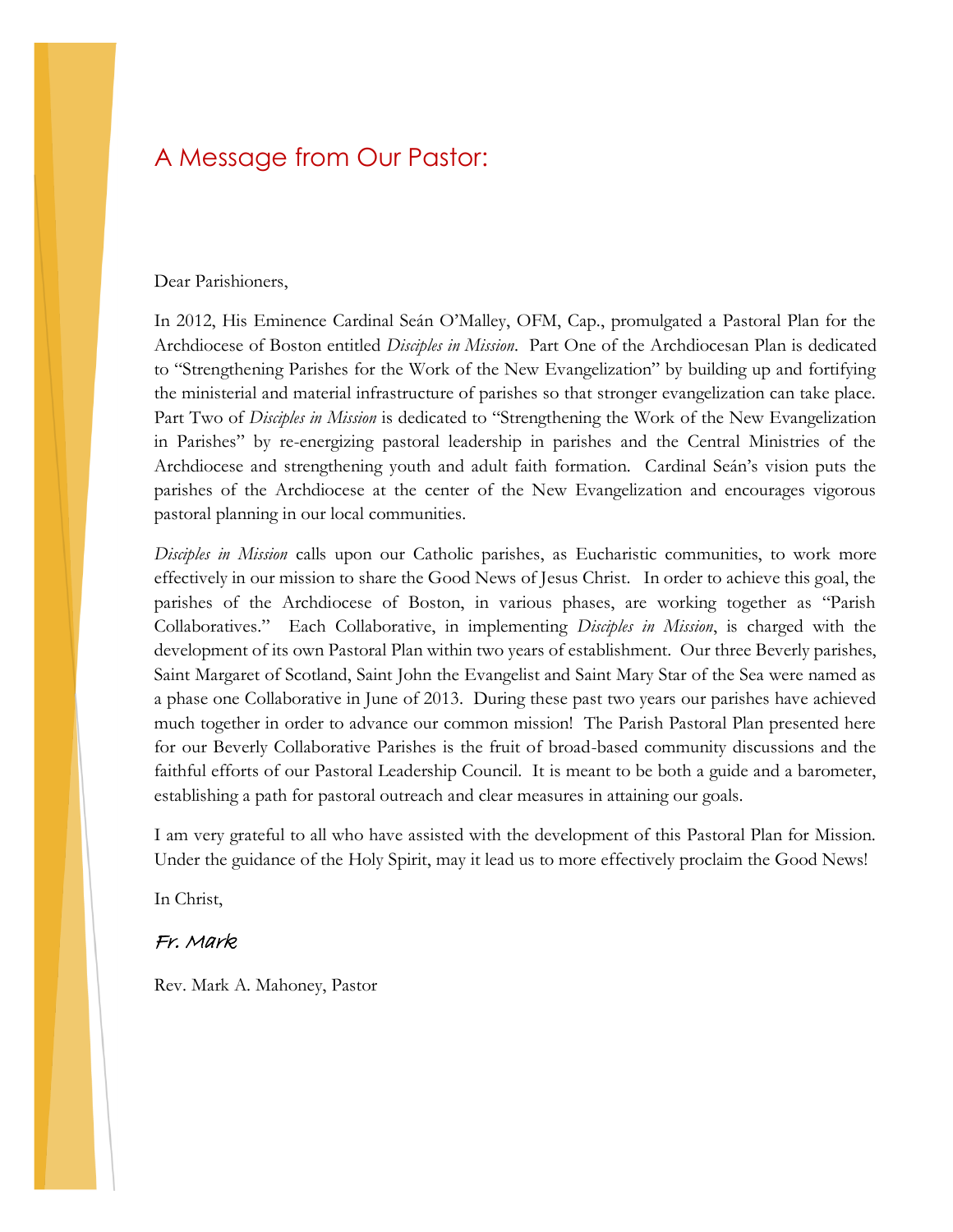# OUR COLLABORATIVE PURPOSE



*"The Church exists to evangelize, to share the Good News with all people." <sup>1</sup> We come together as Collaborative Parishes, grounded and united in our love of Jesus Christ, to better identify and utilize our gifts, given by God, for our individual and communal calling in the New Evangelization. As a Collaborative of Parishes, we are committed to maintain the unique identities and meet the individual needs of the three parishes in the city of Beverly, while working together and sharing resources to better proclaim the Good News of Jesus Christ!*

## OUR COLLABORATIVE PRIORITIES

## **Sacramental Life and Welcome**

*Rather, when you hold a banquet, invite the poor, the crippled, the lame, the blind; blessed indeed will you be because of their inability to repay you. For you will be repaid at the resurrection of the righteous.* Luke 14:13-14

- **I. Goal 1- Foster "full, conscious and active participation"**<sup>2</sup> **in the sacred liturgy and the life of the Church:**
	- a. Evaluate, purchase, and distribute new worship aids for all three parishes (2014 - ongoing)
	- b. Promote enhanced and extended schedule for Masses and Reconciliation times at all three parishes (2014 - ongoing)
	- c. Provide weekly opportunity for Baptism of children within the Collaborative of Parishes (2014 - ongoing)
	- d. Evaluate and support music ministry offerings in each of the three parishes (Spring 2016)
	- e. Establish a Forty Hour Devotion for the Collaborative, yearly; while encouraging greater participation in daily Eucharistic Adoration at St. Mary's. (Fall 2016)
- **II. Goal 2- Create a stronger sense of community within each Parish and the Collaborative**
	- a. Monthly Sunday morning hospitality to be offered in each Collaborative Parish (Fall 2015)
	- b. Initiate an annual Collaborative-wide social event (Fall 2015)
	- c. Expand and promote each Parish's and School's social, educational and fundraising activities within the Collaborative (Fall 2015)
	- d. Establish social outreach to (a) College Students and (b) young adults with Collaborative bi-monthly events. (Fall 2017)

 $\overline{a}$ 

<sup>1</sup> Cardinal Sean P. O'Malley, *A New Pentecost: Inviting All To Follow Jesus*, June 12, 2011

<sup>2</sup> *Sancrosanctum Concilium*, 14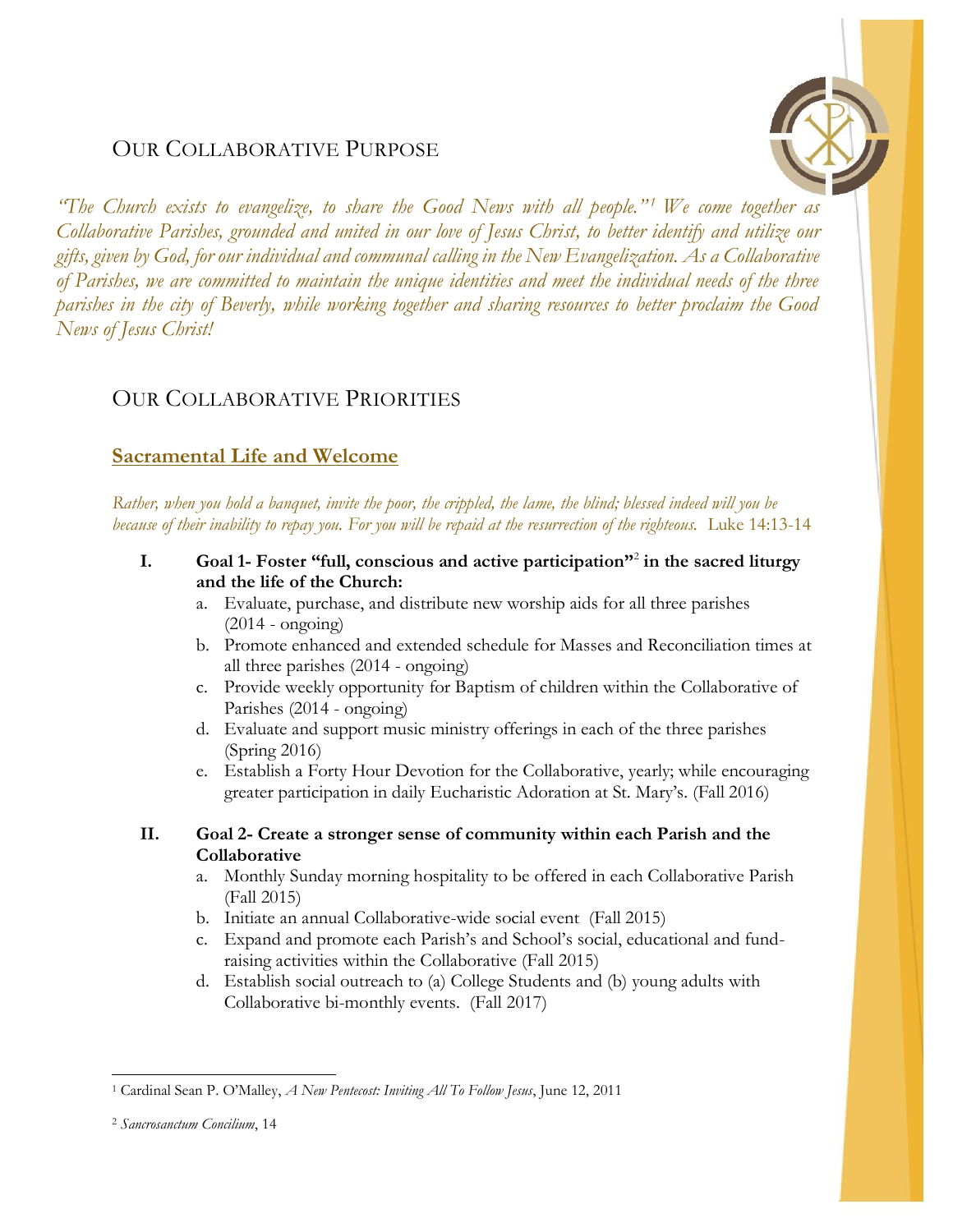## **Faith Formation and Evangelization**

*How beautiful on the mountains are the feet of those who bring good news, who proclaim peace, who bring good tidings, who proclaim salvation, who say to Zion, "Your God reigns!"* Isaiah 52:7

#### **I. Goal 1- Evangelization at Sacramental Moments**

- a. Baptismal Catechesis Establish four Baptismal teams. Strengthen and unify programs at the three Collaborative Parishes by new recruitment and Catechist team training (Spring 2016)
- b. Post-Baptismal family outreach by Baptismal Team (Fall 2017)
- c. Provide specialized training sessions in the work of Evangelization for catechists (Fall 2016)
- d. Publication of a bi-monthly Faith Formation Newsletter for parents of Religious Education children (Fall 2017)
- e. Enhance RCIA as an instrument of Evangelization by broader Collaborative representation and full year formation. (Spring 2016)
- f. Create Adult Confirmation Program distinct from RCIA (Spring 2017)

#### **II. Goal 2- Deepen the faith of adults**

- a. Formation and Evangelization training for all Liturgical Ministers on a yearly basis. (Fall 2015)
- b. Advent & Lent Plan and promote two Annual Retreats and Three Evening Parish Missions within the Collaborative (Winter 2015 – Spring 2016)
- c. Support, promote and expand opportunities to participate in weekly Bible Studies and prayer groups for all age groups (Spring 2016)

### **Stewardship and Charitable Works**

*Give, and it will be given to you. Good measure, pressed down, shaken together, running over, will be put into your lap. For with the measure you use it will be measured back to you."* Luke 6:38

- **I. Goal 1 - Encourage parishioner participation in the life of their parish and Christian service to the community**
	- a. Produce a needs assessment for parish ministries in each Parish (Fall 2016)
	- b. Invite and prepare 2-4 new lectors and 2-4 extraordinary ministers of Holy Communion per year in each Parish. (Fall 2016)
	- c. Host an annual "Ministry Fair" at each Collaborative Parish (Fall 2016)

**II. Goal 2 - Improve the financial stability of each Collaborative Parish**

- a. Encourage parishioners to use envelopes and online giving for more consistent offertory collections (Spring 2016)
- b. Provide ongoing information regarding the Parishes needs and expenses via the Collaborative Parishes Bulletin (Winter 2016)

#### **III. Goal 3 - Develop and expand charitable works of the Collaborative Parishes**

- a. Actively engage in community conversations on poverty and homelessness (ongoing)
- b. Offer opportunities to both youth group members and Confirmation students to perform Corporal Works of Mercy within the Parish Communities (Spring 2016)
- c. Compile and evaluate service programs and opportunities offered in our Collaborative Parishes' Catholic Schools and Religious Education Program (Fall 2016)
- d. Coordinate on a Collaborative level existing collection efforts for the City Food Pantry – Beverly Bootstraps. (Winter 2016)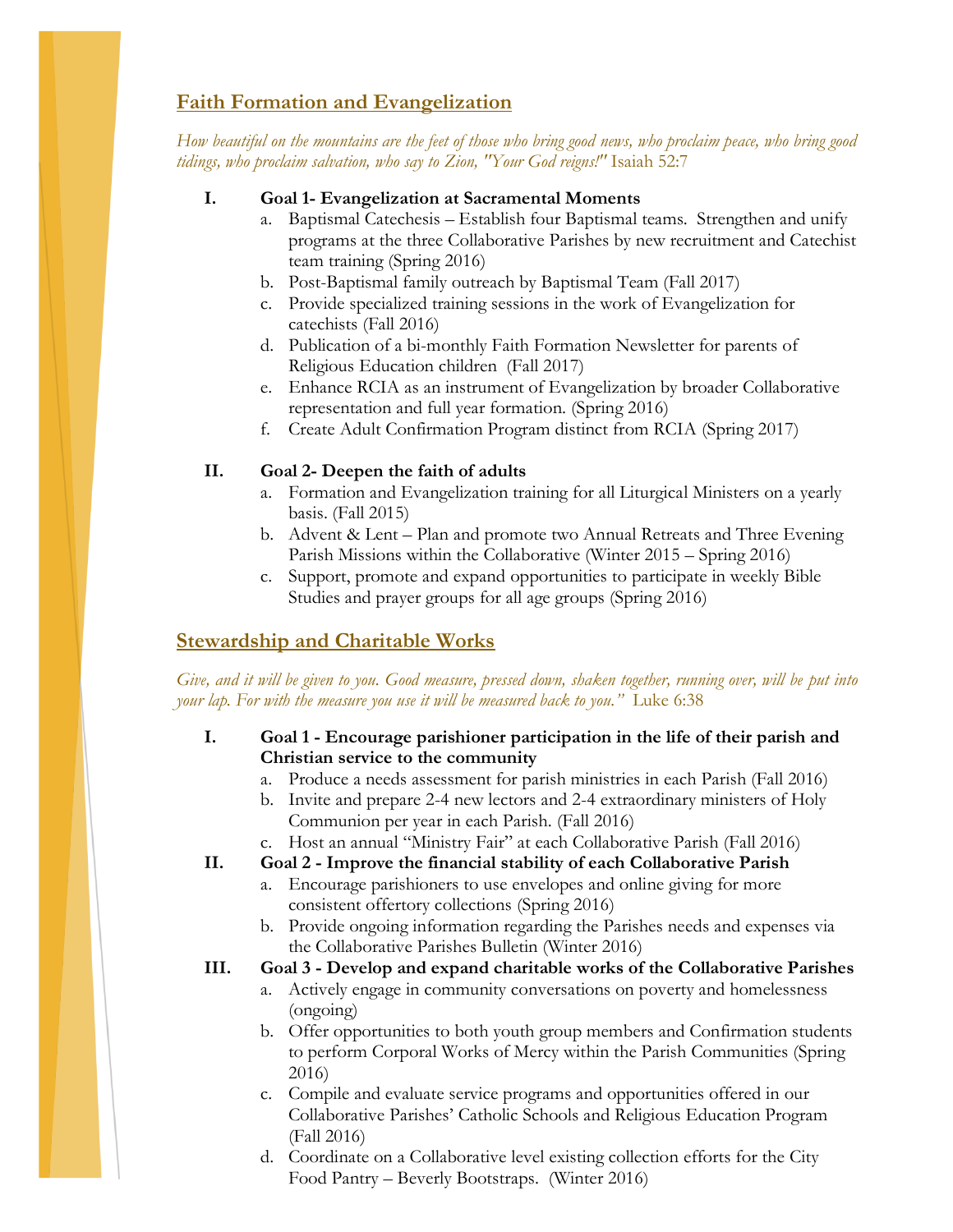## **Vocations to the Priesthood**

#### *He said to them, "Come after me, and I will make you fishers of men."* Matthew 4:19

- **I. Goal 1- Increase vocations to the Priesthood from the three Parishes of the Beverly Collaborative**
	- a. Initiate a Collaborative Vocation Team (Summer 2015)
	- b. Participate in the annual St. Andrew's Dinners sponsored by the RCAB vocations office by promoting and personally inviting at least 6 young men to attend. (Fall 2015)
	- c. Introduce Vocation Prayer Cross initiative in each Parish for families to pray for vocations to the Priesthood weekly during the Advent Season (Winter 2015)
	- d. Integrate Priesthood themed catechesis in our 2 Catholic Elementary Schools, Religious Education and Youth Ministry Programs with priests/ seminarians. (Spring 2016)
	- e. Increase participation in the annual Altar Server Mass at the Cathedral by inviting and providing transportation for all Servers to attend (Fall 2017)

#### **II. Goal 2- Sustain vocations**

- a. Support and Expand Eucharistic Adoration for priests and seminarians to better draw from the three Beverly Collaborative Parishes (2017)
- b. Encourage Seminarians through prayer and the sending of cards. (ongoing)
- c. Support the Knights of Columbus in their ongoing financial aid to Seminarians. (ongoing)

### **Catholic Outreach and Education**

Go, therefore, and make disciples of all nations, baptizing them in the name of the Father, and of the Son, an *of the Holy Spirit.* Matthew 28:19

- **I. Goal 1- Strengthen communication within the Collaborative community to encourage participation in the various offerings of faith formation, service and evangelization**
	- a. Redevelop website as hub for information on events in all three Parishes (Fall 2015)
	- b. Upgrade Social Media tools and Email Newsletters as feeders to information on the website (Fall 2015)
	- c. Retool and enhance the Parish's print bulletins (Spring 2016)
- **II. Goal 2- Form Strategic Planning Committee for Catholic School Education in City of Beverly with representation from Saint Mary Star of the Sea School and Saint John the Evangelist School.**
	- a. Initiate discussion with the Archdiocesan School Office to identify possible models for the Collaborative Parish Schools enhanced relationship (Spring 2015)
	- b. Review and discuss the present strategic plans of each of the Collaborative Parishes' Elementary Schools with the respective School Boards (Fall 2015)

#### **III.Goal 3- Continue Youth Ministry outreach for high school and middle school**

- a. Continual formation of Core Team adult leaders (2014 ongoing)
- b. Establish a youth leadership component to aid in the formation of younger members (Fall 2016)
- c. Increase parent involvement and awareness of youth activities (Spring 2016)